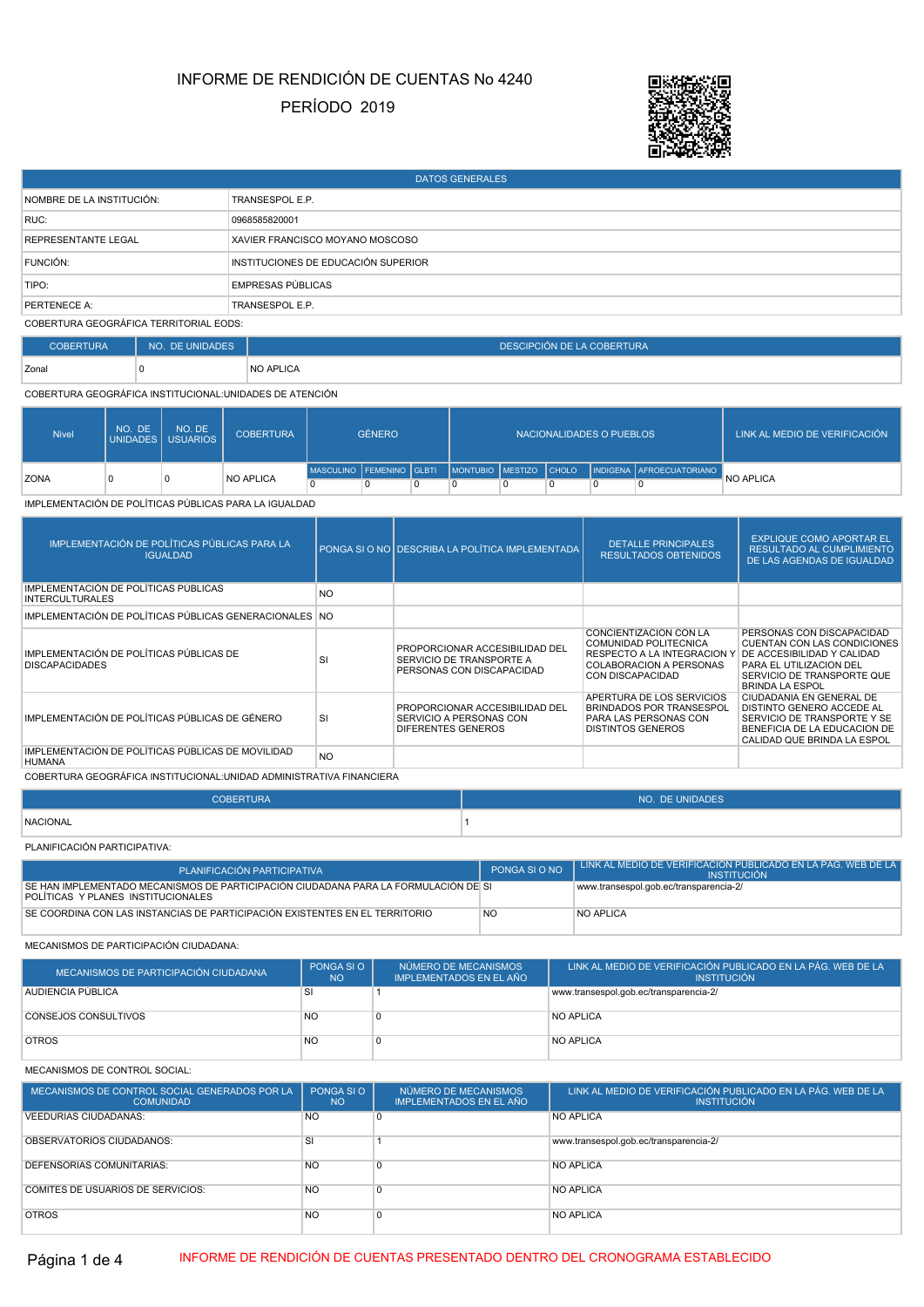# PROCESO DE RENDICIÓN DE CUENTAS:

| FASE:                                                                                             | PASOS DEL PROCESO DE RENDICIÓN DE<br><b>CUENTAS</b>                                                                | PONGA SI O<br><b>NO</b> | DESCRIBA LA EJECUCIÓN DE LOS PASOS | LINK AL MEDIO DE VERIFICACIÓN PUBLICADO EN LA PÁG.<br>WEB DE LA INSTITUCIÓN |
|---------------------------------------------------------------------------------------------------|--------------------------------------------------------------------------------------------------------------------|-------------------------|------------------------------------|-----------------------------------------------------------------------------|
| FASE 0                                                                                            | CONFORMACIÓN DEL EQUIPO DE RENDICIÓN<br>DE CUENTAS:                                                                | SI                      | 100%                               | www.transespol.gob.ec/transparencia-2/                                      |
| FASE 0                                                                                            | DISEÑO DE LA PROPUESTA DEL PROCESO DE SI<br>RENDICIÓN DE CUENTAS                                                   |                         | 100%                               | www.transespol.gob.ec/transparencia-2/                                      |
| FASE 1                                                                                            | EVALUACIÓN DE LA GESTIÓN INSTITUCIONAL:                                                                            | $\overline{\mathsf{s}}$ | 100%                               | www.transespol.gob.ec/transparencia-2/                                      |
| FASE 1                                                                                            | LLENADO DEL FORMULARIO DE INFORME DE<br>RENDICIÓN DE CUENTAS ESTABLECIDO POR<br>EL CPCCS                           | SI                      | 100%                               | www.transespol.gob.ec/transparencia-2/                                      |
| FASE 1                                                                                            | REDACCIÓN DEL INFORME DE RENDICIÓN DE<br><b>CUENTAS</b>                                                            | l SI                    | 100%                               | www.transespol.gob.ec/transparencia-2/                                      |
| FASE 1                                                                                            | SOCIALIZACIÓN INTERNA Y APROBACIÓN DEL SI<br>INFORME DE RENDICIÓN DE CUENTAS POR<br>PARTE DE LOS RESPONSABLES      |                         | 100%                               | www.transespol.gob.ec/transparencia-2/                                      |
| FASE <sub>2</sub>                                                                                 | DIFUSION DEL INFORME DE RENDICIÓN DE<br>CUENTAS A TRAVÉS DE DISTINTOS MEDIOS                                       | SI                      | 100%                               | www.transespol.gob.ec/transparencia-2/                                      |
| FASE <sub>2</sub>                                                                                 | PLANIFICACIÓN DE LOS EVENTOS<br><b>PARTICIPATIVOS</b>                                                              | SI                      | 100%                               | www.transespol.gob.ec/transparencia-2/                                      |
| FASE <sub>2</sub>                                                                                 | REALIZACIÓN DEL EVENTO DE RENDICIÓN DE<br>CUENTAS A LA CIUDADANÍA                                                  | $\overline{\mathsf{s}}$ | 100%                               | www.transespol.gob.ec/transparencia-2/                                      |
| FASE <sub>2</sub>                                                                                 | RINDIÓ CUENTAS A LA CIUDADANÍA EN LA<br>PLAZO ESTABLECIDO                                                          | SI                      | 100%                               | www.transespol.gob.ec/transparencia-2/                                      |
| FASE <sub>2</sub>                                                                                 | INCORPORACIÓN DE LOS APORTES<br>CIUDADANOS EN EL INFORME DE RENDICIÓN<br>DE CUENTAS                                | SI                      | 100%                               | www.transespol.gob.ec/transparencia-2/                                      |
| FASE 3                                                                                            | ENTREGA DEL INFORME DE RENDICIÓN DE<br>CUENTAS AL CPCCS, A TRAVÉS DEL INGRESO<br>DEL INFORME EN EL SISTEMA VIRTUAL | SI                      | 100%                               | www.transespol.gob.ec/transparencia-2/                                      |
| LOS<br>PRINCIPAL<br>ES<br><b>APORTES</b><br><b>CIUDADAN</b><br><b>OS</b><br><b>RECIBIDO</b><br>S: | <b>DESCRIBA NO APLICA</b>                                                                                          |                         |                                    |                                                                             |

DATOS DEL INFORME DE RENDICIÓN DE CUENTAS:

| Fecha en que se realizó la Rendición de Cuentas ante la ciudadanía: | NO. DE<br><b>USUARIOS</b> | NO. DE USUARIOS POR GÉNERO |                 |                | NO. DE USUARIOS POR PUEBLOS Y NACIONALIDADES |                |              |                 |                        |
|---------------------------------------------------------------------|---------------------------|----------------------------|-----------------|----------------|----------------------------------------------|----------------|--------------|-----------------|------------------------|
| 5/3/2020                                                            | 40                        | <b>MASCULINO</b>           | <b>FEMENINO</b> | <b>I</b> GLBTI | <b>IMONTUBIO</b>                             | <b>MESTIZO</b> | <b>CHOLO</b> | <b>INDIGENA</b> | <b>AFROECUATORIANO</b> |
|                                                                     |                           | 15                         | 25              |                | C                                            | 40             |              |                 |                        |

INCORPORACIÓN DE LOS APORTES CIUDADANOS DE LA RENDICIÓN DE CUENTAS DEL AÑO ANTERIOR EN LA GESTIÓN INSTITUCIONAL

| <b>DESCRIBA LOS COMPROMISOS</b><br>ASUMIDOS CON LA COMUNIDAD | <i><b>SE INCORPORÓ EL APORTE</b></i><br>LCIUDADANO EN LA GESTIÓN <sup>1</sup><br>INSTITUCIONAL?(PONGA SÍ O NO) | PORCENTAJE DE<br>AVANCES DE<br><b>CUMPLIMIENTO</b> | I DESCRIPCIÓN DE RESULTADOS " | LINK AL MEDIO DE VERIFICACIÓN |
|--------------------------------------------------------------|----------------------------------------------------------------------------------------------------------------|----------------------------------------------------|-------------------------------|-------------------------------|
| <b>NO APLICA</b>                                             | <b>NO</b>                                                                                                      |                                                    |                               | NO APLICA                     |
|                                                              |                                                                                                                |                                                    |                               |                               |
|                                                              |                                                                                                                |                                                    |                               |                               |
|                                                              |                                                                                                                |                                                    |                               |                               |
|                                                              |                                                                                                                |                                                    |                               |                               |

DIFUSIÓN Y COMUNICACIÓN DE LA GESTIÓN INSTITUCIONAL: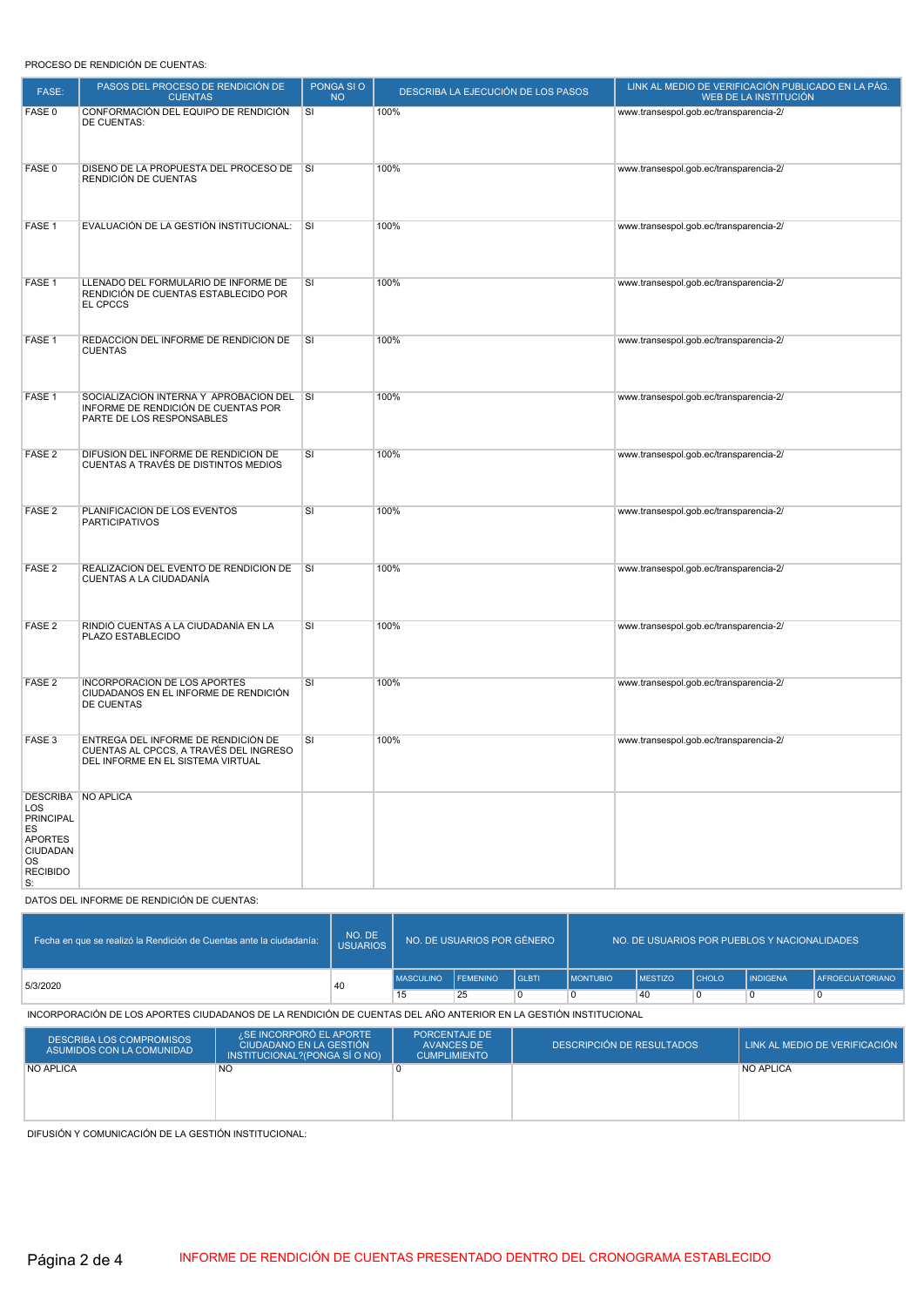| <b>MEDIOS DE</b><br>COMUNICACIÓN  | NO. DE<br><b>MEDIOS</b> | <b>PORCENTAJE</b><br>DEL PPTO, DEL<br>l PAUTAJE QUE SE l<br><b>DESTINÓ A</b><br><b>MEDIOS</b><br><b>LOCALES Y</b><br><b>REGIONALES</b> | <b>PORCENTAJE DEL</b><br>PPTO, DEL<br><b>PAUTAJE QUE SE</b><br><b>DESTINÓ A MEDIOS</b><br><b>NACIONAL</b> | PORCENTAJE DEL<br>PPTO DEL PAUTAJE<br>QUE SE DESTINÓ A<br><b>MEDIOS</b><br><b>INTERNACIONALES</b> | LINK AL MEDIO DE VERIFICACIÓN<br>PUBLICADO EN LA PÁG. WEB DE LA NOMBRE DEL MEDIO<br><b>INSTITUCIÓN</b> | <b>MONTO</b><br><b>CONTRATADO</b> | <b>MINUTOS</b><br><b>PAUTADOS</b> |
|-----------------------------------|-------------------------|----------------------------------------------------------------------------------------------------------------------------------------|-----------------------------------------------------------------------------------------------------------|---------------------------------------------------------------------------------------------------|--------------------------------------------------------------------------------------------------------|-----------------------------------|-----------------------------------|
| <b>RADIO</b>                      | 0 ا                     | 0,00                                                                                                                                   | 0.00                                                                                                      | 0.00                                                                                              | <b>NO APLICA</b>                                                                                       |                                   |                                   |
| <b>PRENSA</b>                     |                         | 0,00                                                                                                                                   | 0,00                                                                                                      | 0,00                                                                                              | <b>NO APLICA</b>                                                                                       |                                   |                                   |
| <b>TELEVISION</b>                 | 0                       | 0,00                                                                                                                                   | 0.00                                                                                                      | 0.00                                                                                              | <b>NO APLICA</b>                                                                                       |                                   |                                   |
| <b>MEDIOS</b><br><b>DIGITALES</b> | $\Omega$                | 0,00                                                                                                                                   | 0,00                                                                                                      | 0,00                                                                                              | <b>NO APLICA</b>                                                                                       |                                   |                                   |

TRANSPARENCIA Y ACCESO A LA INFORMACIÓN DE LA GESTIÓN INSTITUCIONAL Y DE SU RENDICIÓN DE CUENTAS:

| <b>MECANISMOS ADOPTADOS</b>                                                                                                                          | PONGA SI O NO | LINK AL MEDIO DE VERIFICACIÓN PUBLICADO EN LA PÁG. WEB DE LA <sup>1</sup><br><b>INSTITUCION</b> |
|------------------------------------------------------------------------------------------------------------------------------------------------------|---------------|-------------------------------------------------------------------------------------------------|
| PUBLICACIÓN EN LA PAG. WEB DE LOS CONTENIDOS ESTABLECIDOS EN EL ART. 7 DE LA LOTAIP                                                                  | ⊹SI.          | www.transespol.gob.ec/transparencia-2/                                                          |
| PUBLICACIÓN EN LA PÁG. WEB DEL INFORME DE RENDICIÓN DE CUENTAS Y SUS MEDIOS DE<br>VERIFICACIÓN ESTABLECIDOS EN EL LITERAL M, DEL ART. 7 DE LA LOTAIP | <b>SI</b>     | www.transespol.gob.ec/transparencia-2/                                                          |

# PLANIFICACIÓN: Se refiere a la articulación de políticas públicas:

| LA INSTITUCIÓN TIENE ARTICULADO EL PLAN ESTRATÉGICO INSTITUCIONAL       | PONGA SLO NO | LINK AL MEDIO DE VERIFICACIÓN PUBLICADO EN LA PÁG. WEB DE LA<br><b>INSTITUCIÓN</b> |
|-------------------------------------------------------------------------|--------------|------------------------------------------------------------------------------------|
| LA INSTITUCIÓN TIENE ARTICULADAS SUS POA AL PLAN NACIONAL DE DESARROLLO | <b>NO</b>    | <b>NO APLICA</b>                                                                   |
| EL POA ESTÀ ARTICULADO AL PLAN ESTRATÉGICO                              | <b>NO</b>    | <b>NO APLICA</b>                                                                   |

### CUMPLIMIENTO DE LA EJECUCIÓN PROGRAMÁTICA:

| OBJETIVOS ESTRATEGICOS/COMPETENCIAS<br><b>EXCLUSIVAS</b>                                           | <b>META POA</b>                     |                                                                                                                            | <b>INDICADOR DE LA META</b>                  | <b>RESULTADOS</b>                     |                                    | $\frac{1}{2}$<br><b>CUMPLIMIENTO</b><br><b>DE LA GESTIÓN</b> | <b>DESCRIPCIÓN DE LA</b><br><b>GESTIÓN POR META</b>                                                                   |
|----------------------------------------------------------------------------------------------------|-------------------------------------|----------------------------------------------------------------------------------------------------------------------------|----------------------------------------------|---------------------------------------|------------------------------------|--------------------------------------------------------------|-----------------------------------------------------------------------------------------------------------------------|
| BRINDAR SERVICIO DE TRANSPORTE A LA<br>COMUNIDAD POLITECNICA DENTRO Y FUERA DEL I<br><b>CAMPUS</b> | <b>META</b>                         | NO. DE DESCRIPCIÓN                                                                                                         | NUMERO DE MOVILIZACIONES<br><b>ATENDIDAS</b> | <b>TOTALES</b><br><b>PLANIFICADOS</b> | <b>TOTALES</b><br><b>CUMPLIDOS</b> | 125,00 %                                                     | OPTIMIZACION EN LOS<br><b>RECORRIDOS A REALIZAR</b><br>PARA MEJORAR EL<br>TIEMPO EN LA<br>PRESTACIÓN DEL<br>SERVICIO. |
|                                                                                                    |                                     | PRESTAR SERVICIO DE<br><b>TRANSPORTE A LA</b><br><b>COMUNIDAD POLITÉCNICA EN</b><br>SERVICIOS DENTRO Y FUERA<br>DEL CAMPUS |                                              | 400,00                                | 500,00                             |                                                              |                                                                                                                       |
| MEJORAR LA GESTIÓN ADMINISTRATIVA<br>FOMENTANDO LA MEJORA EN LA ATENCIÓN AL<br>CLIENTE.            |                                     | NO. DE  <br><b>DESCRIPCIÓN</b>                                                                                             | NÚMERO DE PUNTOS DE RECARGA                  | <b>TOTALES</b><br><b>PLANIFICADOS</b> | <b>TOTALES</b><br><b>CUMPLIDOS</b> | 80,00 %                                                      | SE ADECUARON LOS<br>SITIOS PARA LOS PUNTOS<br>DE RECARGAS Y                                                           |
|                                                                                                    |                                     | AUTOMATIZACIÓN DEL<br>PROCESO DE COBRO DE<br>PASAJE CON LA ASIGNACIÓN<br>DE VARIOS PUNTOS DE<br>RECARGAS.                  |                                              | 5.00                                  | 4,00                               |                                                              | CAPACITO AL PERSONAL<br><b>ENCARGADO DE LA</b><br>ATENCIÓN AL CLIENTE                                                 |
|                                                                                                    | TOTAL % CUMPLIMIENTO DE LA GESTIÓN: |                                                                                                                            |                                              | 102,5                                 |                                    |                                                              |                                                                                                                       |

#### CUMPLIMIENTO DE LA EJECUCION PRESUPUESTARIA:

| <b>TIPO</b> | ELIJA Ó DESCRIBA | <b>PRESUPUESTO</b><br><b>PLANIFICADO</b> | <b>PRESUPUESTO</b><br><b>EJECUTADO</b> |         | LINK AL MEDIO DE VERIFICACIÓN<br>DEL PRESUPUESTO PUBLICADO EN LA PÁG. WEB DE LA<br><b>INSTITUCIÓN</b> |
|-------------|------------------|------------------------------------------|----------------------------------------|---------|-------------------------------------------------------------------------------------------------------|
| <b>AREA</b> | AREA CONTABLE    | \$1.058.995,25                           | \$938.372,54                           | 88,60 % | www.transespol.gob.ec/transparencia-2/                                                                |
|             | <b>TOTAL:</b>    | \$1.058.995.25                           | \$938.372,54 88,61                     |         |                                                                                                       |

### INFORMACIÓN FINANCIERA (LOCPCCS Art. 10, LEY DE EMPRESAS PÚBLICAS ART. 45 SISTEMAS DE INFORMACIÓN):

### BALANCE GENERAL

| <b>ACTIVO</b> | <b>PASIVO</b> | <b>PATRIMONIO</b> | LINK AL MEDIO DE VERIFICACIÓN PUBLICADO EN LA PAG. WEB DE LA INSTITUCIÓN <sup>1</sup> |
|---------------|---------------|-------------------|---------------------------------------------------------------------------------------|
| \$599.892.47  | \$335.326.65  | \$264.565,82      | www.transespol.gob.ec/transparencia-2/                                                |

PRESUPUESTO INSTITUCIONAL:

| <b>TOTAL DE PRESUPUESTO</b><br>INSTITUCIONAL CODIFICADO   | <b>GASTO CORRIENTE PLANIFICADO</b> | <b>GASTO CORRIENTE EJECUTADO</b>                                                                         | <b>GASTO DE</b><br><b>INVERSIÓN</b><br><b>PLANIFICADO</b> | <b>GASTO DE</b><br><b>INVERSIÓN</b><br><b>EJECUTADO</b> | % EJECUCIÓN PRESUPUESTARIA |  |  |
|-----------------------------------------------------------|------------------------------------|----------------------------------------------------------------------------------------------------------|-----------------------------------------------------------|---------------------------------------------------------|----------------------------|--|--|
| \$1.058.995,25                                            | \$962.595.25                       | \$857,943.17                                                                                             | \$96,400.00                                               | \$80,429.37                                             | 88.61%                     |  |  |
| CUMPLIMIENTO DE OBLIGACIONES (LOCPCCS Art. 10 NUMERAL 7): |                                    |                                                                                                          |                                                           |                                                         |                            |  |  |
| <b>LABORALES</b>                                          | <b>TRIBUTARIA</b>                  | <u>I LINK AL MEDIO DE VERIFICACIÓN PUBLICADO EN LA PAG. WEB DE LA INSTITUCIÓN <math>^{\prime}</math></u> |                                                           |                                                         |                            |  |  |
| SI                                                        |                                    | www.transespol.gob.ec/transparencia-2/                                                                   |                                                           |                                                         |                            |  |  |

PROCESOS DE CONTRATACIÓN Y COMPRAS PÚBLICAS DE BIENES Y SERVICIOS